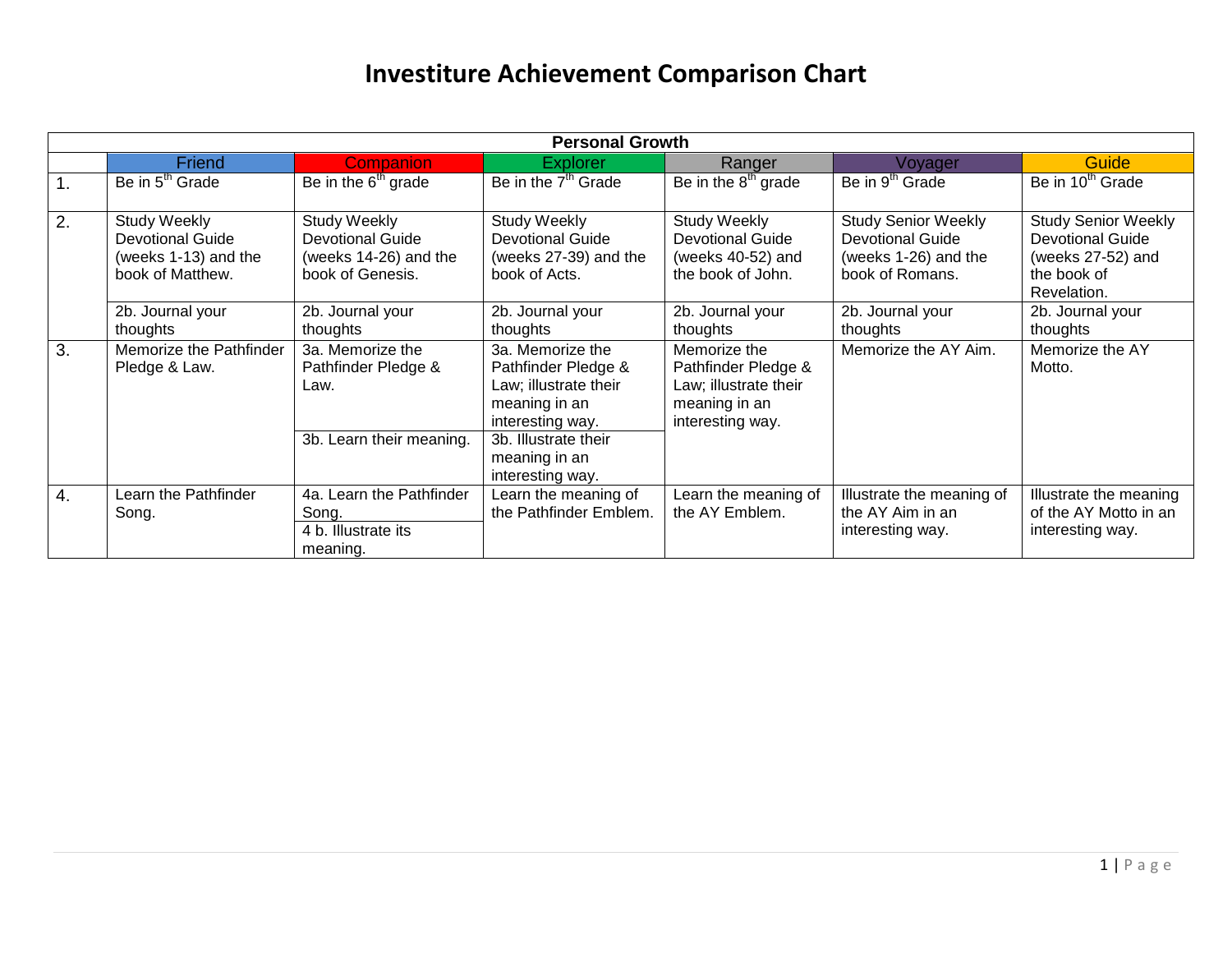|                  | <b>Spiritual Discovery</b>                                                                  |                                                                                               |                                                                                                                                                                                                        |                                                                                        |                                                                                                           |                                                                                                           |  |
|------------------|---------------------------------------------------------------------------------------------|-----------------------------------------------------------------------------------------------|--------------------------------------------------------------------------------------------------------------------------------------------------------------------------------------------------------|----------------------------------------------------------------------------------------|-----------------------------------------------------------------------------------------------------------|-----------------------------------------------------------------------------------------------------------|--|
|                  | Friend                                                                                      | Companion                                                                                     | <b>Explorer</b>                                                                                                                                                                                        | Ranger                                                                                 | Voyager                                                                                                   | Guide                                                                                                     |  |
| 1.               | <b>Memorize New Testament</b><br>books, by groupings,<br>1 b. Be able to find each<br>book. | Memorize names of Old<br>Testament books, by<br>groupings.<br>1b. Be able to find any<br>book | Use a Bible<br>concordance, select two<br>topics and/or words;<br>discover how it is used<br>in the Bible.                                                                                             | Participate in a Bible<br>marking program on<br>the inspiration of the<br>Bible.       | Review the 28<br>Fundamental<br>Christian Beliefs of<br>the Seventh-day<br>Adventist Church.              | Write and share your<br>personal testimony.                                                               |  |
| 2.               | Memorize a Bible text for<br>each of seven subjects.                                        | Memorize a Bible text for<br>each of seven subjects.                                          | Memorize a new Bible<br>text for each of seven<br>subjects.                                                                                                                                            | Memorize the 10<br>Commandments in<br>Exodus 20:3-17.                                  | Memorize five Bible<br>texts that support<br>one of the 28<br>Fundamental<br>Beliefs.                     | Memorize one Bible<br>text for each of nine<br>categories.                                                |  |
| $\overline{3}$ . | Participate in a skit on a<br>story about the life of<br>Jesus.                             | Participate in a skit on the<br>story of an Old Testament<br>character.                       | Role-play the<br>experience of a person<br>of the Early Church in<br>the book of Acts.                                                                                                                 | Read the Baptismal<br>Vows of the SDA<br>Church and share<br>why each is<br>important. | Prepare and present<br>a Bible study on one<br>of the 28<br>Fundamental<br>Beliefs.                       | Learn the principles<br>of leading a person<br>to Jesus.                                                  |  |
| 4.               | Learn about the Advent<br>Awakening.                                                        | Research two early<br>Adventist Pioneers, present<br>what you have learned.                   | Learn about eight<br>missionaries from the<br>Adventist mission<br>expansion.<br>4b. On a world map, plot<br>their country of service.<br>4c. Make a presentation<br>about your favorite<br>missionary | Read The Pathfinder<br>Story.                                                          | Read The AY Story.                                                                                        | Tell a story of a<br>church pioneer to a<br>group.                                                        |  |
|                  |                                                                                             |                                                                                               | <b>Advanced Spiritual Discovery</b>                                                                                                                                                                    |                                                                                        |                                                                                                           |                                                                                                           |  |
| 1.               | <b>Complete the Friend</b><br>requirements.                                                 | <b>Complete the Companion</b><br>requirements.                                                | <b>Complete the Explorer</b><br>requirements.                                                                                                                                                          | <b>Complete the</b><br>Ranger<br>requirements.                                         | <b>Complete the</b><br>Voyager<br>requirements.                                                           | <b>Complete the Guide</b><br>requirements.                                                                |  |
| 2.               | Create a time line showing<br>the main events of the life<br>of Jesus.                      | Learn about Ellen White's<br>first vision; discuss how<br>God uses prophets as<br>messengers. | <b>Compare the Christian</b><br>Church from Acts to<br>mission expansion of the<br><b>SDA Church.</b>                                                                                                  | Read/listen to Steps<br>To Jesus.                                                      | <b>Read/listen to</b><br>Thoughts from the<br><b>Mount of Blessings</b><br>or Christ's Object<br>Lessons. | <b>Complete the</b><br>Personal<br>Evangelism, Bible<br>Evangelism, or<br>Literature<br>Evangelism Honor. |  |
| $\overline{3}$ . |                                                                                             |                                                                                               | <b>Study and discuss life</b><br>issues with your<br>Explorer group and an<br>adult.                                                                                                                   | <b>Study and discuss</b><br>two life issues with<br>your Ranger group<br>and an adult. | <b>Study and discuss</b><br>two life issues with<br>your Voyager group<br>and an adult.                   | <b>Study and discuss</b><br>two life issues (not<br>previously studied)<br>with Guide group<br>and adult. |  |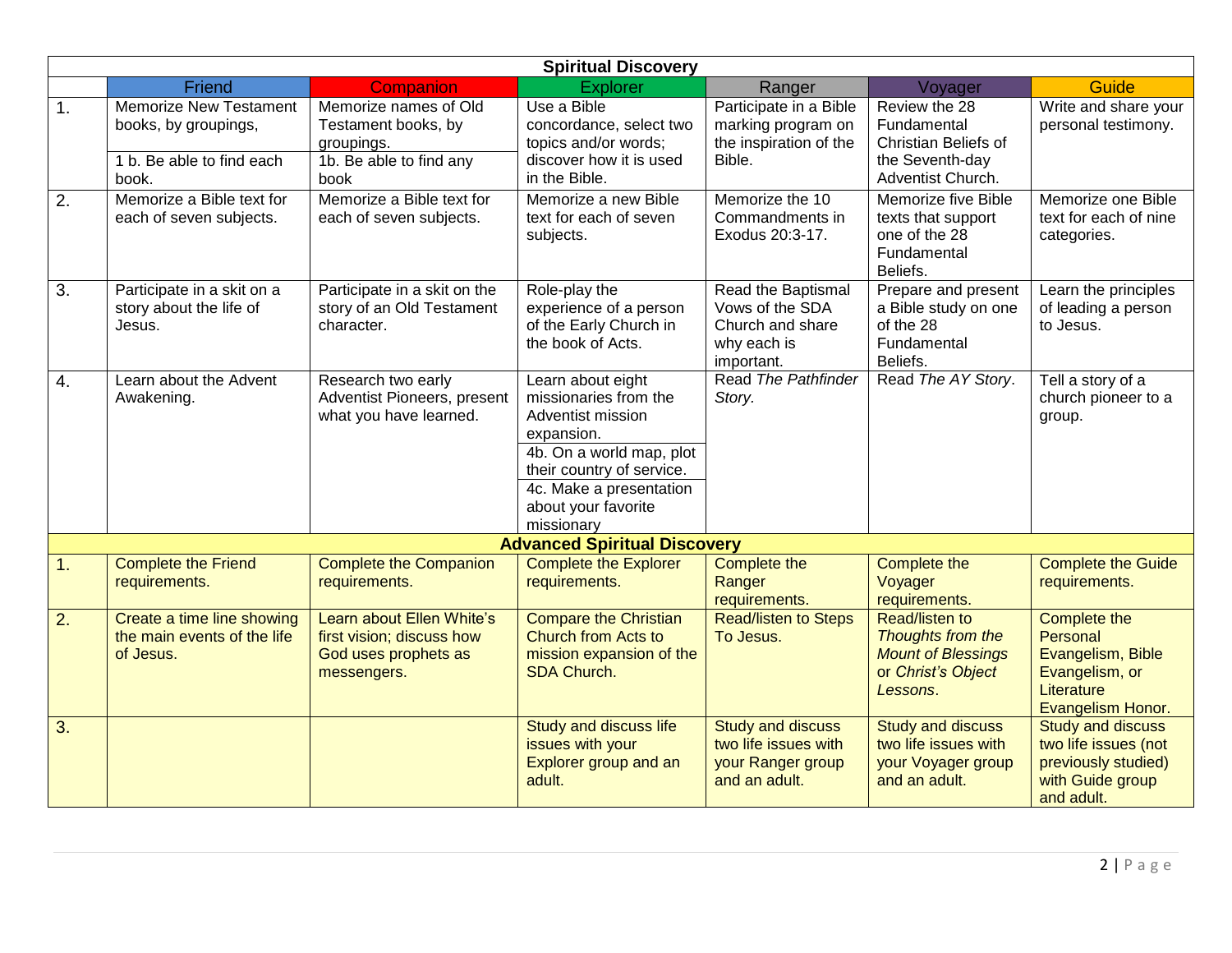|                |                                                                                                 |                                                                                                 | <b>Serving Others</b>                                                                          |                                                                        |                                                                                                  |                                                                                                            |
|----------------|-------------------------------------------------------------------------------------------------|-------------------------------------------------------------------------------------------------|------------------------------------------------------------------------------------------------|------------------------------------------------------------------------|--------------------------------------------------------------------------------------------------|------------------------------------------------------------------------------------------------------------|
|                | Friend                                                                                          | <b>Companion</b>                                                                                | <b>Explorer</b>                                                                                | Ranger                                                                 | Voyager                                                                                          | Guide                                                                                                      |
| $\mathbf{1}$ . | Plan ways and find<br>opportunities to spend<br>time being a friend with<br>someone in need.    | Plan ways and find<br>opportunities to spend<br>two hours helping an<br>elderly person.         | Be familiar with the<br>community services;<br>give assistance for at<br>least four hours.     | Fulfill requirements #7<br>and #8 of the Serving<br>Communities Honor. | Fulfill requirements #1,<br>$#2$ and $#3$ of the<br><b>Identifying Community</b><br>Needs Honor. | Fulfill requirement #3 of<br>Crisis Intervention, #3 of<br>Teaching, or #3 of Rural<br>Development.        |
| 2.             | Spend at least four<br>hours participating in<br>projects that benefit the<br>church or school. | Spend at least four<br>hours participating in<br>projects that benefit the<br>church or school. | Participate in at least<br>two church programs<br>for a total of four hours.                   | Fulfill requirement #9<br>of the Serving<br><b>Communities Honor.</b>  | Fulfill requirement #4<br>of the Identifying<br><b>Community Needs</b><br>Honor.                 | Fulfill requirement #4 of<br>Crisis Intervention, #s 5<br>or 6 of Teaching, or #5<br>of Rural Development. |
|                |                                                                                                 |                                                                                                 | <b>Advanced Serving Others</b>                                                                 |                                                                        |                                                                                                  |                                                                                                            |
| 1 <sub>1</sub> | <b>Complete the Friend</b><br>requirements.                                                     | <b>Complete the</b><br>Companion<br>requirements.                                               | <b>Complete the Explorer</b><br>requirements.                                                  | <b>Complete the Ranger</b><br>requirements.                            | <b>Complete the Voyager</b><br>requirements.                                                     | <b>Complete the Guide</b><br>requirements.                                                                 |
| 2.             | Bring someone who<br>does not regularly<br>attend church to a<br>church program or<br>activity. | Participate in an<br>outreach activity; bring<br>a non-club member to<br>participate with you.  | Visit a sick person or<br>shut-in. Follow up with<br>a call, letter, card, e-<br>mail or text. | Fulfill requirement #1<br>of the Serving<br><b>Communities Honor.</b>  | <b>Complete the</b><br><b>Identifying Community</b><br>Needs Honor.                              | <b>Complete Crisis</b><br>Intervention, Teaching,<br>or Rural Development<br>Honor.                        |

|    | <b>Making Friends</b>         |                               |                                |                             |                             |                           |  |
|----|-------------------------------|-------------------------------|--------------------------------|-----------------------------|-----------------------------|---------------------------|--|
|    | Friend                        | <b>Companion</b>              | <b>Explorer</b>                | Ranger                      | Voyager                     | <b>Guide</b>              |  |
| 1. | Discover 10 qualities of      | Discuss how the media         | Participate in a               | Role-play the story         | Discuss needs, plan         | Through discussion        |  |
|    | being a good friend, share    | strengthens or weakens our    | discussion or skit on          | of the Good                 | and participate in an       | and research              |  |
|    | two that are most             | relationship with others.     | peer pressure and its          | Samaritan, think of         | activity for physically     | examine your              |  |
|    | important to you.             |                               | role in decision making.       | ways to serve your          | challenged                  | attitudes on two          |  |
|    |                               |                               |                                | neighbors.                  | individuals.                | social issues.            |  |
| 2. | Fulfill requirements #1, #2   | Fulfill requirements #1, #2   | Fulfill requirements #1,       | <b>Fulfill requirements</b> | Fulfill requirements        | Fulfill requirements      |  |
|    | and #3 of the Christian       | and #3 of the Cultural        | #11, #12 and #14 of the        | #1, #5 and #10 of           | #3, #5 and #6 of the        | $#5$ and $#6$ of the      |  |
|    | Citizenship Honor.            | <b>Diversity Appreciation</b> | Christian Grooming and         | the Family Life             | Stewardship Honor.          | Language Study            |  |
|    |                               | Honor.                        | Manners Honor.                 | Honor.                      |                             | Honor.                    |  |
|    |                               |                               | <b>Advanced Making Friends</b> |                             |                             |                           |  |
| 1. | <b>Complete the Friend</b>    | <b>Complete the Companion</b> | <b>Complete the Explorer</b>   | <b>Complete the</b>         | <b>Complete the</b>         | <b>Complete the Guide</b> |  |
|    | requirements.                 | requirements.                 | requirements.                  | Ranger                      | Voyager                     | requirements.             |  |
|    |                               |                               |                                | requirements.               | requirements.               |                           |  |
| 2. | <b>Complete the Christian</b> | <b>Complete the Cultural</b>  | <b>Complete the Christian</b>  | <b>Complete the Family</b>  | <b>Complete the</b>         | Complete the              |  |
|    | Citizenship Honor, if not     | <b>Diversity Appreciation</b> | <b>Grooming and Manners</b>    | Life Honor if not           | <b>Stewardship Honor if</b> | <b>Language Study</b>     |  |
|    | previously earned.            | Honor, if not previously      | Honor if not previously        | previously earned.          | not previously              | Honor, if not             |  |
|    |                               | earned.                       | earned.                        |                             | earned.                     | previously earned.        |  |
| 3. |                               |                               |                                |                             |                             |                           |  |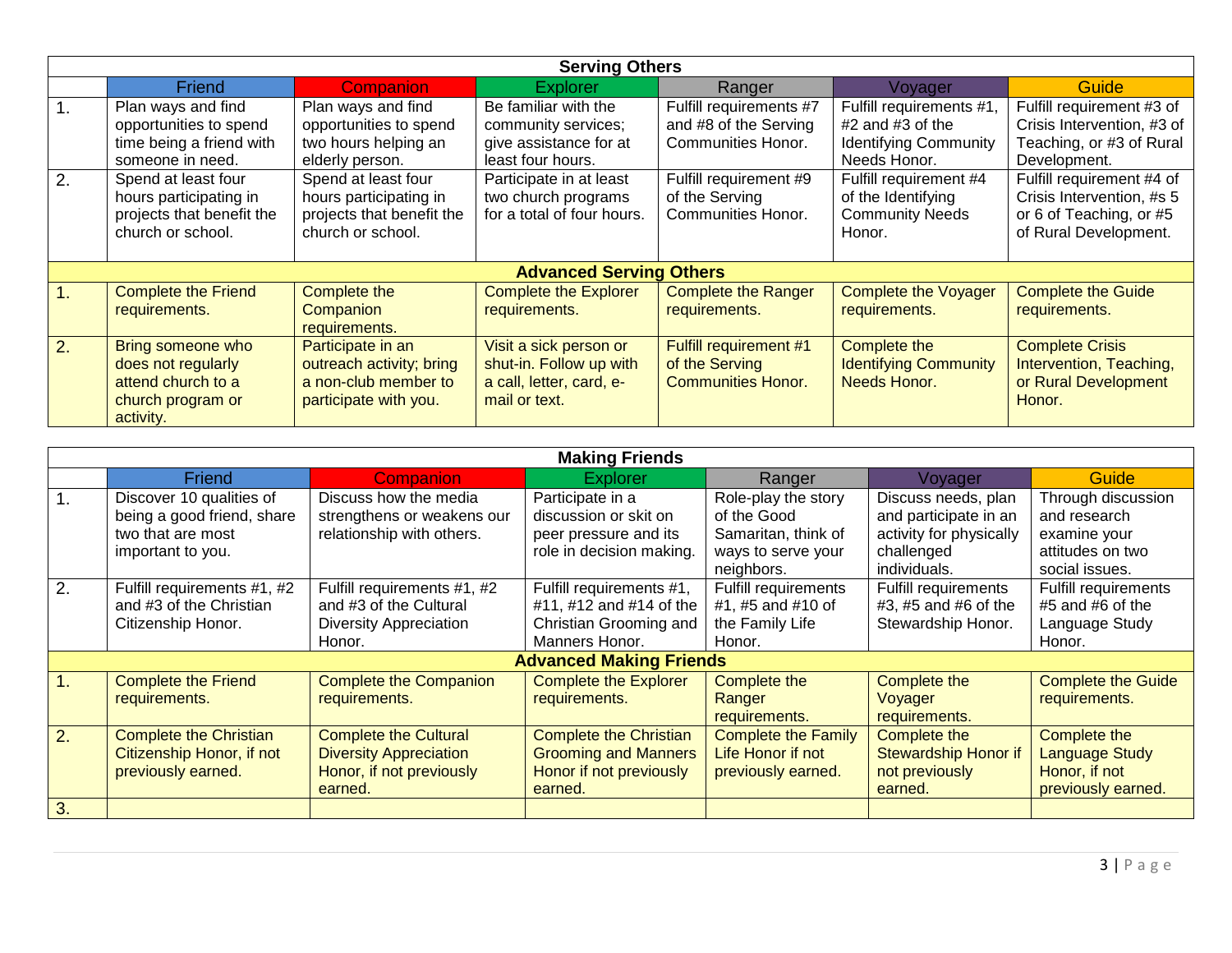|                | <b>Health and Fitness</b>                                                                           |                                                                                                |                                                                                                          |                                                                                                          |                                                                                                          |                                                                                                          |  |
|----------------|-----------------------------------------------------------------------------------------------------|------------------------------------------------------------------------------------------------|----------------------------------------------------------------------------------------------------------|----------------------------------------------------------------------------------------------------------|----------------------------------------------------------------------------------------------------------|----------------------------------------------------------------------------------------------------------|--|
|                | Friend                                                                                              | Companion                                                                                      | <b>Explorer</b>                                                                                          | Ranger                                                                                                   | Voyager                                                                                                  | <b>Guide</b>                                                                                             |  |
| 1 <sub>1</sub> | Learn value of good<br>nutrition & water (fulfill<br>requirements #1 and #6 of<br>Nutrition Honor). | Learn the value of<br>temperance.                                                              | Learn the value of<br>exercise, fresh air &<br>sunshine.                                                 | Learn the value of<br>divine power & rest.                                                               | Earn the Physical<br>Fitness Honor, if not<br>previously earned.                                         | Teach a Health &<br>Fitness requirement,<br>with adult guidance.                                         |  |
| 2.             | Earn the Red Alert Honor.                                                                           | Earn the Basic First Aid<br>Honor.                                                             | Earn the Basic Rescue<br>Honor.                                                                          | Earn the First Aid<br>Honor.                                                                             | Earn the CPR<br>Honor.                                                                                   | Complete a Health &<br>Science honor not<br>previously earned.                                           |  |
| 3.             | Complete the Basic Water<br>Safety OR Beginner<br>Swimming Honor, if not<br>previously earned.      | Complete the Basic Water<br>Safety OR Beginner<br>Swimming Honor, if not<br>previously earned. | Complete the Basic<br>Water Safety OR<br><b>Beginner Swimming</b><br>Honor, if not previously<br>earned. | Complete the Basic<br>Water Safety OR<br><b>Beginner Swimming</b><br>Honor, if not<br>previously earned. | Complete the Basic<br>Water Safety OR<br><b>Beginner Swimming</b><br>Honor, if not<br>previously earned. | Complete the Basic<br>Water Safety OR<br><b>Beginner Swimming</b><br>Honor, if not<br>previously earned. |  |
|                |                                                                                                     |                                                                                                | <b>Advanced Health and Fitness</b>                                                                       |                                                                                                          |                                                                                                          |                                                                                                          |  |
|                | <b>Complete the Friend</b><br>requirements.                                                         | <b>Complete the Companion</b><br>requirements.                                                 | <b>Complete the Explorer</b><br>requirements.                                                            | Complete the<br>Ranger<br>requirements.                                                                  | <b>Complete the</b><br>Voyager<br>requirements.                                                          | <b>Complete the Guide</b><br>requirements.                                                               |  |
| 2.             | Participate in a lifestyle<br>fitness program for your<br>age.                                      | Participate in a lifestyle<br>fitness program requiring 60<br>minutes of weekly activity.      | Participate in a lifestyle<br>fitness program for your<br>age.                                           | Participate in a<br>lifestyle fitness<br>program for your<br>age.                                        | Participate in a<br>lifestyle fitness<br>program for your<br>age.                                        | Participate in a<br>lifestyle fitness<br>program for your<br>age                                         |  |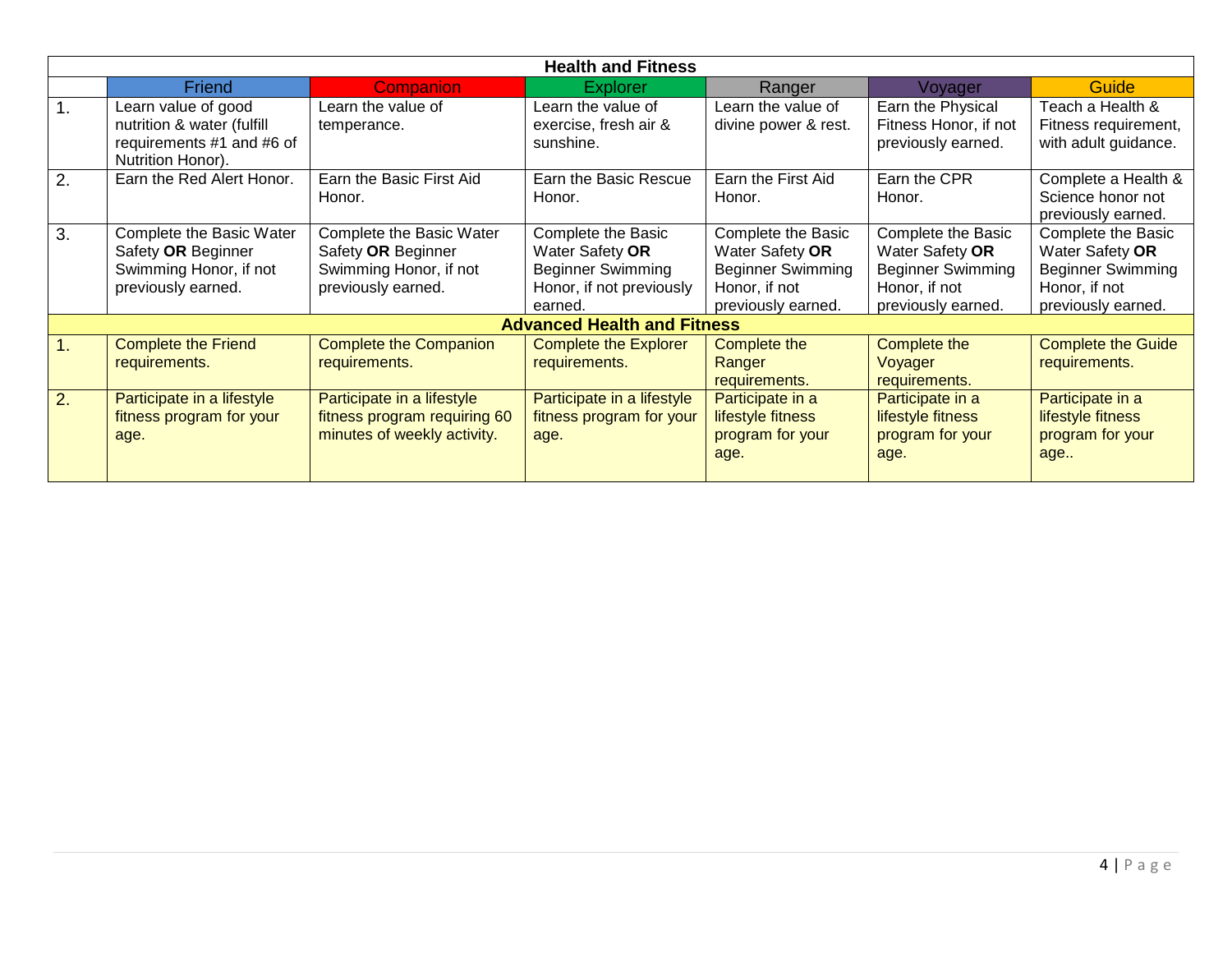|                  |                                                                                                                                                                               |                                                                                                                                                                  | <b>Nature Study</b>                                                                                                                                          |                                                                                                                                                                                       |                                                                                                                                                                                   |                                                                                                                                               |
|------------------|-------------------------------------------------------------------------------------------------------------------------------------------------------------------------------|------------------------------------------------------------------------------------------------------------------------------------------------------------------|--------------------------------------------------------------------------------------------------------------------------------------------------------------|---------------------------------------------------------------------------------------------------------------------------------------------------------------------------------------|-----------------------------------------------------------------------------------------------------------------------------------------------------------------------------------|-----------------------------------------------------------------------------------------------------------------------------------------------|
|                  | Friend                                                                                                                                                                        | <b>Companion</b>                                                                                                                                                 | <b>Explorer</b>                                                                                                                                              | Ranger                                                                                                                                                                                | Voyager                                                                                                                                                                           | Guide                                                                                                                                         |
| $\overline{1}$ . | 1a. Read Romans 1:19 &<br>20 and tell how nature<br>reveals God's character.                                                                                                  | 1a. Read pages 1-13 from the<br>booklet A 6 Day Creation<br>Week?                                                                                                | 1a. Review the<br>Genesis account of<br>the flood.                                                                                                           | 1a. Read two<br>science articles<br>relating to the laws<br>of nature.                                                                                                                | 1a. Read a book or 4<br>articles on Intelligent<br>Design in nature.                                                                                                              | Relate Jesus'<br>childhood in The<br>Desire of Ages, ch.<br>7 to nature study.                                                                |
|                  | 1b. Find two chapters in<br>Bible that demonstrate<br>how nature reveals God's<br>character.                                                                                  | 1b. Keep a 7-day outdoor log<br>of personal observations from<br>nature.                                                                                         | 1b. Read a book<br>about fossils and the<br>biblical flood.<br>1c. Study at least 3<br>different fossils.                                                    | 1b. Review the story<br>of the Ten<br>Commandments.<br>1c. Perform three<br>experiments;<br>demonstrate the<br>natural laws of God.                                                   | 1b. Relate Nicodemus<br>to butterflies OR Draw<br>caterpillar life-cycle<br>chart OR Watch a<br>video on intelligent<br>design.                                                   |                                                                                                                                               |
| 2.               | Bird/Mammals Set up a<br>feeding station, report the<br>visitors you observe for<br>one week.                                                                                 | <b>Animal Tracking Make</b><br>plaster casts of three different<br>animal tracks.                                                                                | Stars Identify four<br>star features in the<br>night sky.<br>2b. Explain<br>significance of<br>Orion.                                                        | <b>Lichens/Shells</b><br>Make an "eternal<br>garden." OR Collect<br>and identify 15<br>shells.                                                                                        | <b>House</b><br><b>Plants/Butterflies</b><br>Raise one house<br>plant. OR Collect and<br>identify 10 butterflies.                                                                 | <b>Spiders/ Rocks</b><br>and Minerals<br>Complete spider<br>web study project.<br><b>OR</b> Collect and<br>identify 15 rocks and<br>minerals. |
|                  |                                                                                                                                                                               |                                                                                                                                                                  | <b>Advanced Nature Study</b>                                                                                                                                 |                                                                                                                                                                                       |                                                                                                                                                                                   |                                                                                                                                               |
| $\overline{1}$ . | <b>Seeds or</b><br><b>Amphibians/Reptiles</b><br>Collect and identify 15<br>different kinds of seeds.<br>OR Help set up and<br>observe a terrarium for<br>amphibians/reptiles | <b>Trees Shrubs &amp; Cacti Collect</b><br>and identify leaves of 15<br>different trees and shrubs.<br><b>OR Photograph and observe</b><br>five different cacti. | <b>Weather/Ferns</b><br>Record and graph<br>the weather for two<br>weeks<br><b>OR</b> Draw or<br>photograph 10 kinds<br>of ferns, and identify<br>correctly. | <b>Insects/Wild</b><br><b>Flowers Collect and</b><br>mount 15 species of<br>insects.<br>OR Draw,<br>photograph or<br>collect pictures of 20<br>kinds of wild flowers<br>and identify. | <b>Edible Wild</b><br><b>Plants/Environmental</b><br><b>Conservation Identify</b><br>and eat 10 wild plants.<br><b>OR</b> Investigate and<br>write a report on a<br>small stream. | <b>Ecology/Fungi List</b><br>10 ways to actively<br>improve the<br>environment.<br><b>OR</b> Photograph or<br>draw of 15 different<br>fungi.  |
| 2.               | Complete a nature honor<br>at your skill level, not<br>previously earned.                                                                                                     | Complete a nature honor at<br>your skill level, not previously<br>earned. (Skill level 1)                                                                        | Complete a nature<br>honor at your skill<br>level, not previously<br>earned.                                                                                 | Complete a nature<br>honor at your skill<br>level, not previously<br>earned.                                                                                                          | Complete a nature<br>honor at your skill<br>level, not previously<br>earned.                                                                                                      | Complete a nature<br>honor not previously<br>earned. (Skill level 2<br>or $3)$                                                                |